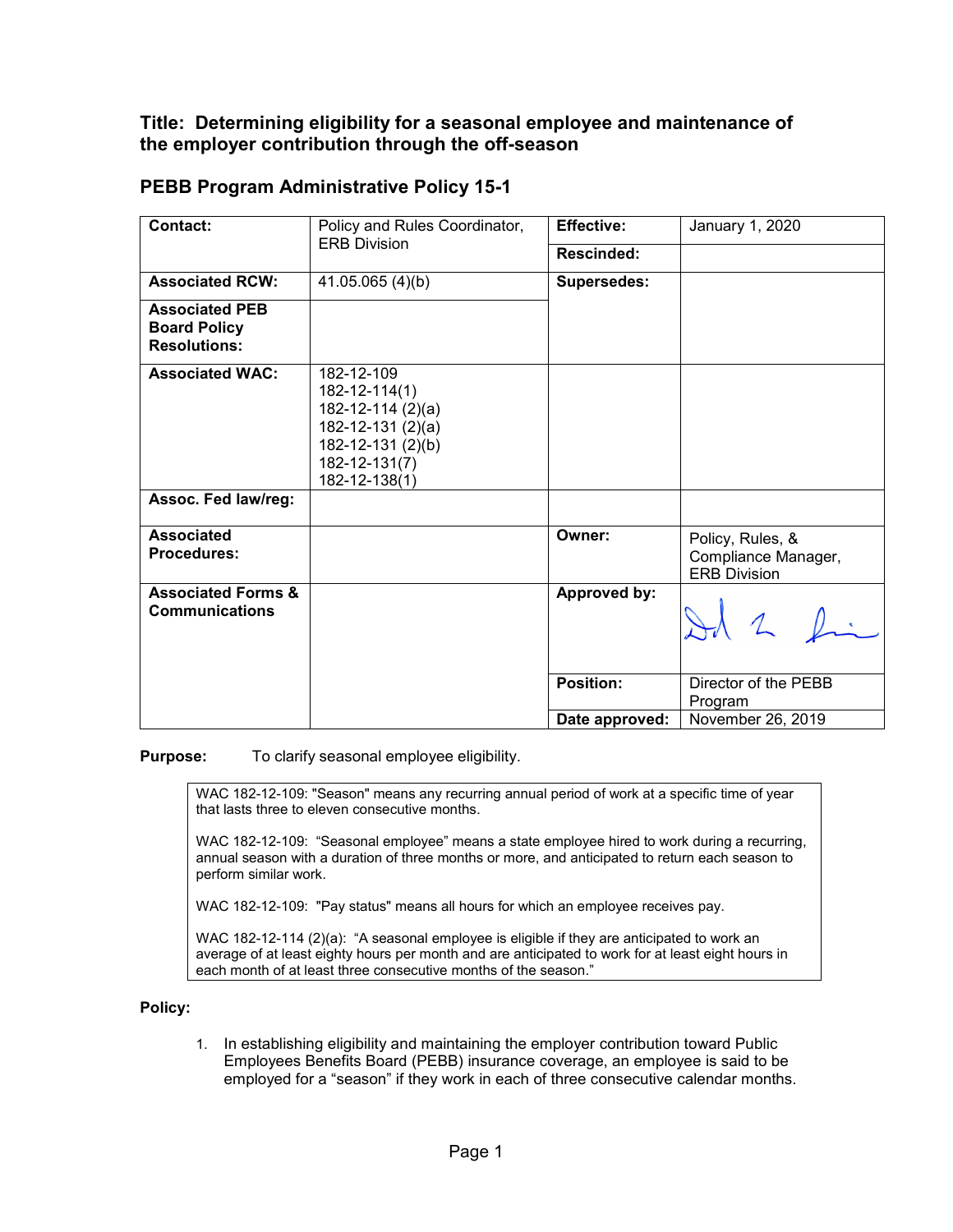For example, an employee who works during a recurring, annual period that spans from January 15 to March 15 is considered to be working a three-month season.

An employee who works during a recurring, annual period that spans from January 15 to February 15 does not meet the definition of seasonal employee because the employee is working in each of only two consecutive calendar months. If this is the employee's only employment, then the employee would not be eligible for the employer contribution during those two months.

## 2. Establishing eligibility.

a. Unless required under federal law, an employer cannot use leave hours in calculating how many hours an employee "works" when establishing eligibility for a seasonal employee.

For example, an employer cannot use annual leave or sick leave when calculating how many hours are anticipated to be worked.

- b. An employer must provide benefits upon hire for the employee's first season when:
	- i. The employee is anticipated to work an average of at least eighty hours per month and anticipated to work for at least eight hours in each month of at least three consecutive months of the season *(*WAC 182-12-114 (2)(b)(i)); and
	- ii. Based on the employer's reasonable knowledge, the employee will likely return the next season.
- c. If an employee is anticipated to work for more than six consecutive months, the employer must provide benefits upon hire when the employer anticipates the employee will work an average of at least eighty hours per month and eight hours in each month (WAC 182-12-114 (1)(b)(i)). This is true whether or not the employer anticipates the employee will return each season.
- d. An employee who is determined to be ineligible for benefits, but later works an average of at least eighty hours per month and works for at least eight hours in each month and works for more than six consecutive months, becomes eligible the first of the month following a six-month averaging period (WAC 182-12-114 (2)(b)(iii)).
- e. If an employing agency revises an employee's anticipated work hours or anticipated duration of employment such that the employee meets the eligibility criteria in WAC 182-12-114 (2)(a), the employee becomes eligible when the revision is made (WAC 182-12-114 (2)(b)(ii)).
- f. An employee who returns for a second consecutive season at the same agency is *presumed to return* each subsequent season: Any employee who returns for a second season of three months or more establishes eligibility for benefits upon hire at the beginning of the second season when the employer anticipates the employee will work an average of at least eighty hours per month and work for at least eight hours in each month of the season.
- 3. Maintaining the employer contribution season to season: A benefits-eligible seasonal employee (eligible as described in WAC 182-12-114(2)) who works a season of less than nine months is eligible for the employer contribution in any month of the season in which they are in pay status eight or more hours during that month (WAC 182-12- 131 (2)(a)).